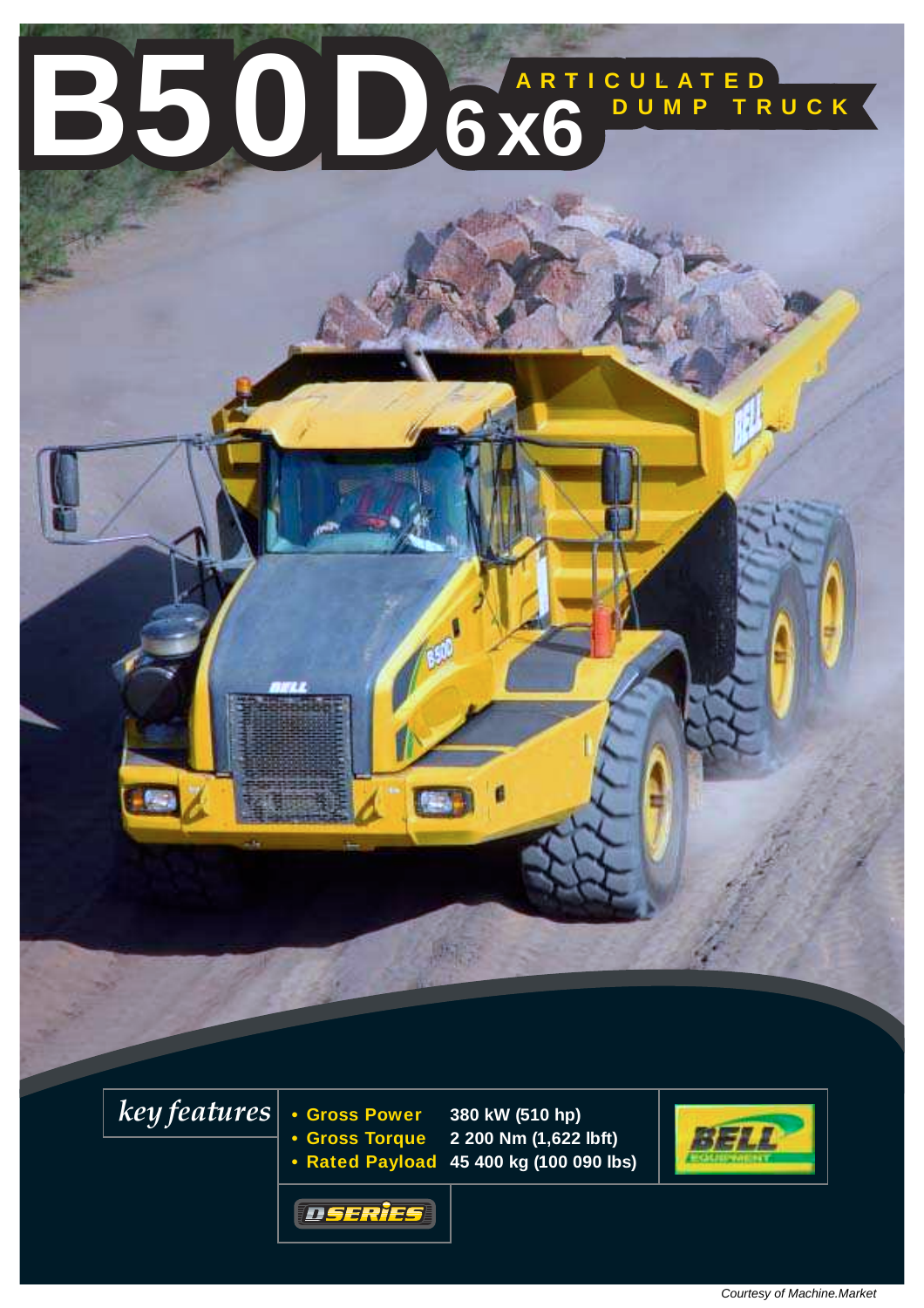### **ARTICULATED B50D**6x6

| <b>ENGINE</b><br>Configuration<br>Aspiration<br>Cooling system<br>Gross power<br>Net power<br>Gross torque<br>Net torque<br><b>Displacement</b><br>Fuel tank capacity | Mercedes Benz OM502LA<br>$V-8$<br>Turbocharged and intercooled<br>Liquid cooled with single pass radiator as well<br>as charge air cooler<br>380 kW (510 hp) @ 1 800 rpm SAE J1349<br>372 kW (506 hp) @ 1 800 rpm<br>2 200 Nm (1,622 lbft) @ 1 200 rpm SAE J1349<br>2 147 Nm (1,584 lbft) @ 1 200 rpm<br>15,93 litres (972 cu.in)<br>640 litres (169 US gal) | <b>HYDRAULIC SYSTEM</b><br>Pump Type<br>Application<br>Flow<br>Pressure<br>Filter                                                        | Full load sensing system serving the prioritized<br>steering, body tipping, suspension and brake<br>functions. A ground-driven, load sensing<br>emergency steering pump is integrated into<br>the main system<br>Variable displacement, loadsensing piston<br>Steering, tipping, hydraulic brake charging,<br>suspension and cooling fan drive<br>350 I/min (92.5 US gal/min)<br>25 MPa (3,626 psi)<br>5 micron |
|-----------------------------------------------------------------------------------------------------------------------------------------------------------------------|--------------------------------------------------------------------------------------------------------------------------------------------------------------------------------------------------------------------------------------------------------------------------------------------------------------------------------------------------------------|------------------------------------------------------------------------------------------------------------------------------------------|-----------------------------------------------------------------------------------------------------------------------------------------------------------------------------------------------------------------------------------------------------------------------------------------------------------------------------------------------------------------------------------------------------------------|
| <b>TRANSMISSION</b><br>Layout                                                                                                                                         | Full automatic planetary transmission with<br>integral retarder<br>Engine mounted with rear output                                                                                                                                                                                                                                                           | <b>PNEUMATIC SYSTEM</b>                                                                                                                  | Air drier with heater and integral unloader<br>valve, serving park brake and auxiliary<br>functions                                                                                                                                                                                                                                                                                                             |
| Gear layout<br>Gears<br>Clutch type<br>Control type<br>Torque converter layout                                                                                        | Constant meshing planetary gears, clutch<br>operated<br>6 Forward, 1 Reverse<br>Hydraulically operated multi-disc<br>Electronic<br>Hydrodynamic, with lock-up in all gears                                                                                                                                                                                   | System pressure<br><b>ELECTRICAL SYSTEM</b><br>Voltage<br><b>Battery type</b><br><b>Battery capacity</b>                                 | 750 kPa (109 psi)<br>24 V<br>Two maintenance free permanently sealed<br>2 x 105 Ah (optional 2 extra batteries)                                                                                                                                                                                                                                                                                                 |
| Vehicle speeds<br>Low range                                                                                                                                           | $_4$ th<br>1st $2^{nd}$ $3^{rd}$<br>5 <sup>th</sup><br>6 <sup>th</sup><br>R<br>5,5 11,7 16,9 25,8 33,8 38,4 4,7 km/h<br>3,4 7,3 10,5 16,0 21,0 23,9 2,9 mph                                                                                                                                                                                                  | Alternator rating<br><b>STEERING SYSTEM</b>                                                                                              | 28 V 100 A<br>Hydrostatically actuated by two double acting<br>cylinders, with ground-driven emergency                                                                                                                                                                                                                                                                                                          |
| High range                                                                                                                                                            | $4th$ $5th$<br>$1$ st $2$ nd<br>$3^{\text{rd}}$<br>6th<br>7,5 15,9 23,0 35,2 46,0 52,3<br>4,7 9,9 14,3 21,9 28,6 32,5                                                                                                                                                                                                                                        | Anale<br>Lock to lock turns                                                                                                              | steering pump.<br>$+ - 42^{\circ}$<br>4,2                                                                                                                                                                                                                                                                                                                                                                       |
| TRANSFER CASE<br>Layout<br>Output differential                                                                                                                        | AGR 17100<br>Three in-line helical gears<br>Interaxle 33/67 proportional differential,<br>pneumatically/spring lockable whilst stationary<br>or on the move.                                                                                                                                                                                                 | <b>BODY</b><br>Struck<br>Capacity:<br><b>SAE 2:1</b><br>Heaped<br>Rated payload<br>Raise time<br>Power down time<br><b>Tipping angle</b> | 21,4 $m^3$ (28.0 yd <sup>3</sup> )<br>28,2 m <sup>3</sup> (36.9 yd <sup>3</sup> )<br>45 400 kg (100,090 lbs)<br>11,2 s (60 $\degree$ tip angle)<br>$9,9$ s (60 $^{\circ}$ tip angle)<br>70° standard, or any lower angle                                                                                                                                                                                        |
| <b>AXLES</b><br>Differential type<br>Final drive type<br><b>Housing type</b>                                                                                          | Two-speed spiral bevel type<br>Outboard heavy duty planetary on all axles<br>Steel fabricated                                                                                                                                                                                                                                                                | <b>OPERATING WEIGHTS</b><br>Front<br>Empty:                                                                                              | programmable<br>17 710 kg (39,044 lbs)                                                                                                                                                                                                                                                                                                                                                                          |
| <b>BRAKING SYSTEM</b><br><b>SERVICE BRAKE</b>                                                                                                                         | Dual circuit, full hydraulic oil immersed wet<br>multi-disc brakes on all three axles                                                                                                                                                                                                                                                                        | Middle<br>Rear<br>Total                                                                                                                  | 9 433 kg (20,796 lbs)<br>9 010 kg (19,864 lbs)<br>36 153 kg (79,704 lbs)                                                                                                                                                                                                                                                                                                                                        |
| Maximum brake force<br><b>PARK &amp; EMERGENCY</b>                                                                                                                    | 399 kN (89,699 lbf)<br>Spring applied, air released driveline- mounted                                                                                                                                                                                                                                                                                       | Laden:<br>Front<br>Middle<br>Rear                                                                                                        | 23 954 kg (52,809 lbs)<br>29 011 kg (63,985 lbs)<br>28 588 kg (62,026 lbs)                                                                                                                                                                                                                                                                                                                                      |
| Maximum brake force<br>Maximum brake force                                                                                                                            | disc.<br>440 kN (98,920 lbf) - Static<br>105 kN (23,605 lbf) - Dynamic                                                                                                                                                                                                                                                                                       | Total                                                                                                                                    | 81 553 kg (179,793 lbs)                                                                                                                                                                                                                                                                                                                                                                                         |
| RETARDATION SYSTEM<br><b>ENGINE BRAKE</b>                                                                                                                             | Automatic exhaust brake and Engine Valve<br>Brake (EVB)                                                                                                                                                                                                                                                                                                      | <b>STANDARD EQUIPMEN</b><br>Cab                                                                                                          | ROPS/FOPS certification<br>74dBA Sound Pressure . Protective rear<br>window guard • Handrails on fenders<br>• Tilt cab for service access • Gas strut                                                                                                                                                                                                                                                           |
| Maximum retardation<br>power                                                                                                                                          | 340 kW (456 hp)                                                                                                                                                                                                                                                                                                                                              |                                                                                                                                          | supported door . Tinted safety glass . Sliding<br>windows • Rear view mirrors- regular and                                                                                                                                                                                                                                                                                                                      |
| TRANSMISSION RETARDER                                                                                                                                                 | Integral hydrodynamic, output speed<br>dependant, six selectable levels of retardation                                                                                                                                                                                                                                                                       |                                                                                                                                          | wide angle . Electric adjust and heated mirrors<br>(one per side) • Wiper/washer with                                                                                                                                                                                                                                                                                                                           |
| <b>Total retardation power</b><br>(excl. service brakes)                                                                                                              | 550 kW (737 hp)                                                                                                                                                                                                                                                                                                                                              |                                                                                                                                          | intermittent control . Sand/dust deflector for<br>windshield • Tilt and telescoping steering                                                                                                                                                                                                                                                                                                                    |
| WHEELS<br>Tyre size<br>Type<br>Maximum ground pressure<br>(laden at 15% sinkage of                                                                                    | 875/65 R29<br><b>Radial Earthmover</b>                                                                                                                                                                                                                                                                                                                       |                                                                                                                                          | wheel • Adjustable air suspension seat with<br>retractable seat belt, adjustable damper,<br>fore/aft isolator & automatic height positioning<br>system • Operator and trainer grab handles<br>• Fold-away trainer seat with retractable seat                                                                                                                                                                    |
| unloaded radius)<br><b>SUSPENSIOI</b><br>Front type                                                                                                                   | 161 kPa (23 psi)<br>Semi-independent leading A-frame supported                                                                                                                                                                                                                                                                                               |                                                                                                                                          | belt • HVAC climate control system with<br>filtered and ducted air • Air horn • Overhead<br>console for FM and 2-way radio,<br>compartments for storage, electrical relays                                                                                                                                                                                                                                      |
| Rear type                                                                                                                                                             | by nitrogen/oil struts<br>Pivoting walking beams equalize the load on<br>each axle with laminated suspension blocks.<br>Each axle is coupled to the chassis by a Tri-<br>Link system of three rubber-bushed links for<br>ideal vertical movement and a transverse link<br>for lateral restraint                                                              |                                                                                                                                          | and circuit breakers and control & modules<br>• Toolbox • Clothing hooks strap • 12V power<br>outlet/12V cigarette lighter · Ashtrays · Drinks<br>holders . Cooled/heated lunchbox                                                                                                                                                                                                                              |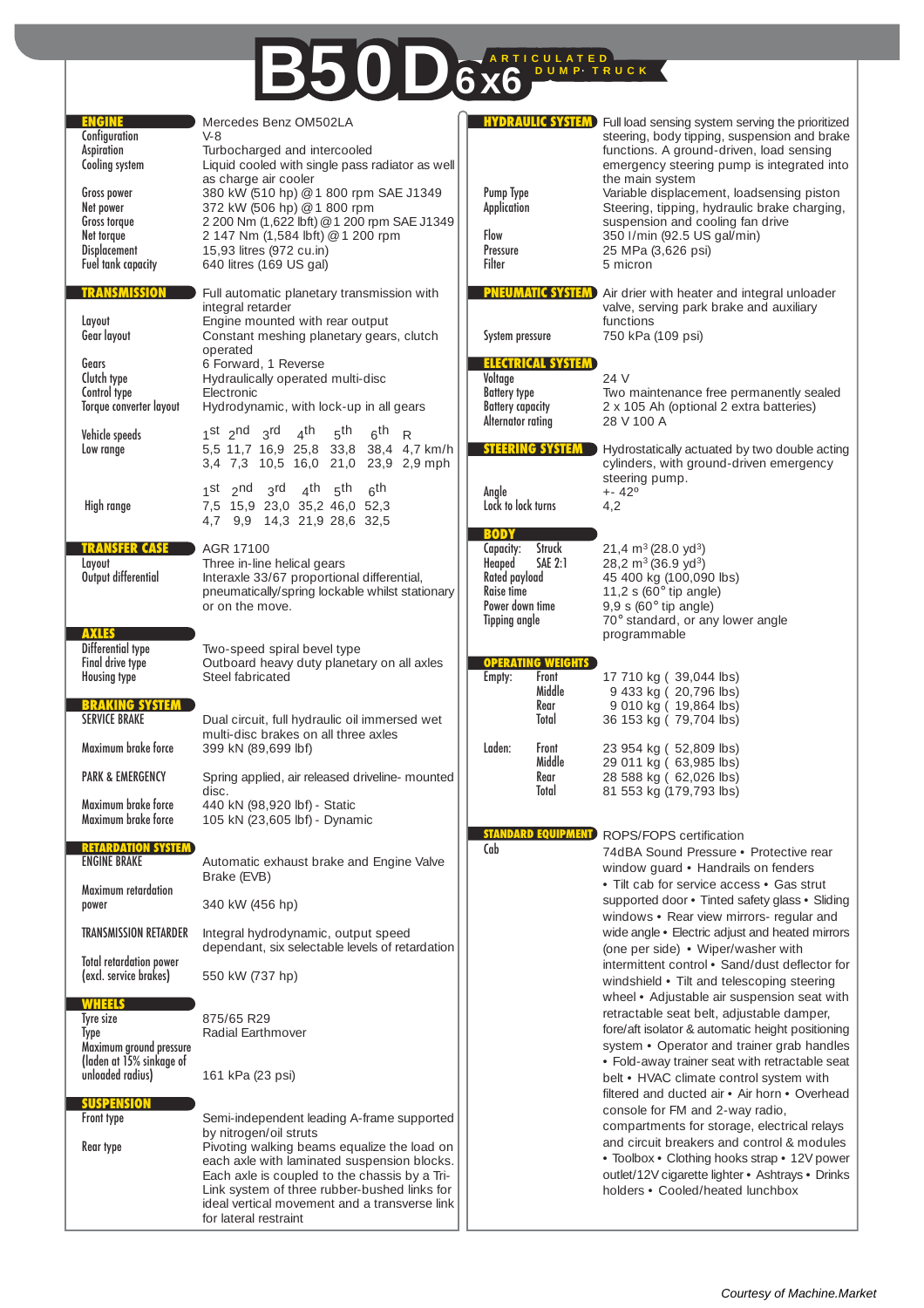## **ARTICULATED B50D**6x6

**D EQUIPMENT** 

continued...

Reverse camera and alarm Wiggins quick fuelling system

(Factory and field installed) Exhaust body heating

sand/mud application

• 2 extra batteries • Fuel filter heating element • Autogate • Bin/body without liners for

| <b>STANDARD EQUIPMENT</b> | continued                                                                             | <b>STANDARD EQUIPMENT</b> |
|---------------------------|---------------------------------------------------------------------------------------|---------------------------|
|                           | • Wheel spanner set • Analogue Gauges                                                 | Provision for:            |
|                           | • Engine coolant temperature • Engine oil                                             |                           |
|                           | pressure • System air pressure • Transmission                                         |                           |
|                           | oil temperature • Fuel • Speedometer                                                  |                           |
|                           | • LCD Display • Transmission gear selection                                           |                           |
|                           | • Tachometer • Battery voltage                                                        |                           |
|                           | Hourmeter • Odometer                                                                  |                           |
|                           |                                                                                       |                           |
| <b>Brakes</b>             | Spring applied air release park brake on rear                                         |                           |
|                           | driveshaft                                                                            |                           |
| <b>Other</b>              |                                                                                       |                           |
|                           | Groeneveld central lubrication system<br>Body liners • Driver ID & Immobilizer • Work |                           |
|                           | lights • Artic reverse light • Electrical horn                                        |                           |
|                           | • Flashing beacon • Bell Fleetm@tic hardware                                          |                           |
|                           |                                                                                       |                           |
|                           |                                                                                       |                           |
|                           |                                                                                       |                           |
|                           |                                                                                       |                           |



 $\overline{0}$ 20 40

 $\overline{\phantom{a}}$ 

36 41 46 51 56 6661 71 76 0% 81 Mass (kg)

8% 6% 4% 10 5  $\mathbf{0}$ 

0 20 40

0 510 15 20 25 30 35 40 45 50 55 Speed [kmph]

0 5 10 15 20 25 30 35<br>Speed (mph)